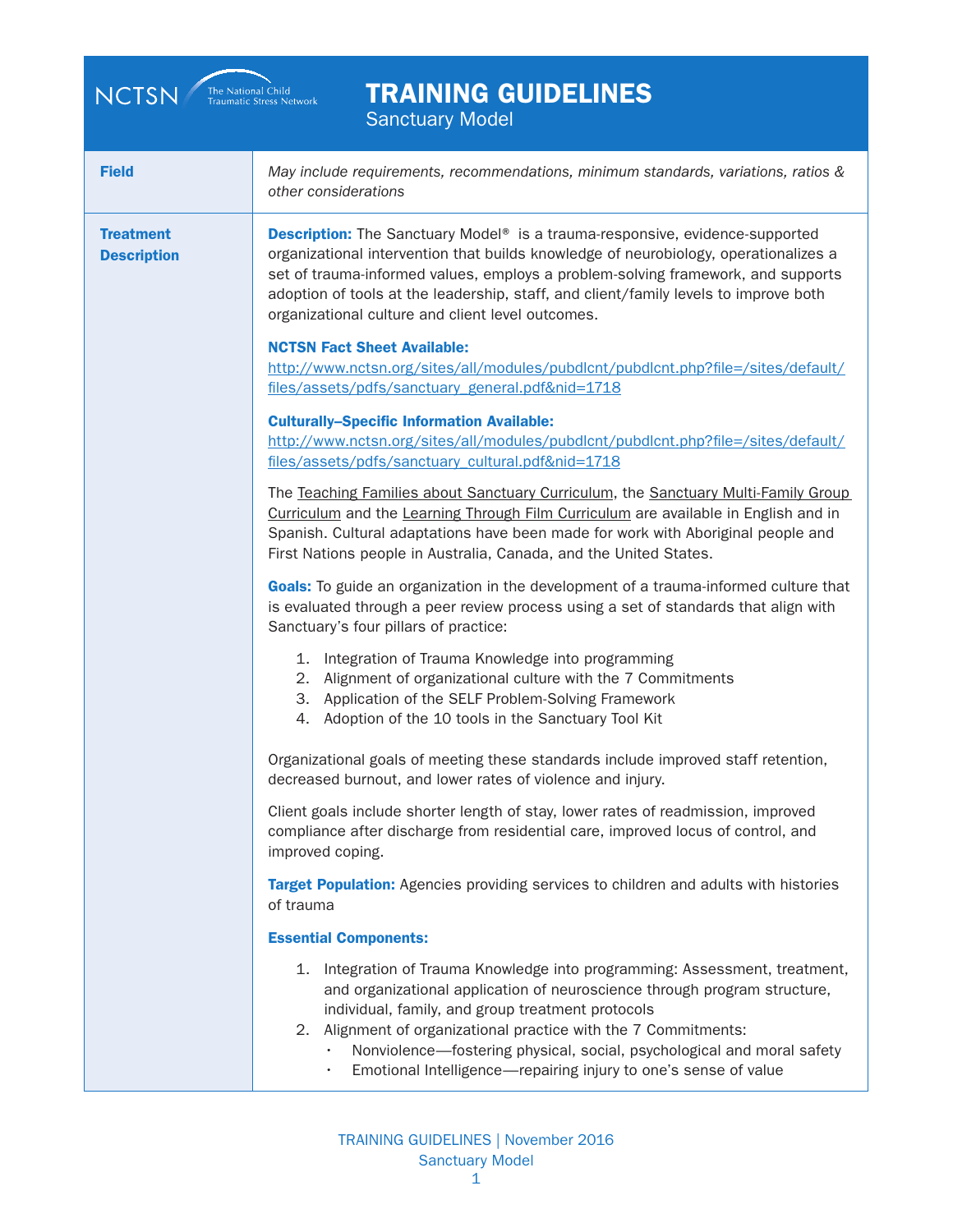| <b>TRAINING GUIDELINES</b><br>The National Child<br>Traumatic Stress Network<br><b>NCTSN</b><br><b>Sanctuary Model</b> |                                                                                                                                                                                                                                                                                                                                                                                                                                                                                                                                                                                                                                                                                                                                                                                                                                                                                                                                                                                                                                                                                               |  |
|------------------------------------------------------------------------------------------------------------------------|-----------------------------------------------------------------------------------------------------------------------------------------------------------------------------------------------------------------------------------------------------------------------------------------------------------------------------------------------------------------------------------------------------------------------------------------------------------------------------------------------------------------------------------------------------------------------------------------------------------------------------------------------------------------------------------------------------------------------------------------------------------------------------------------------------------------------------------------------------------------------------------------------------------------------------------------------------------------------------------------------------------------------------------------------------------------------------------------------|--|
| <b>Treatment</b><br><b>Description cont'd</b>                                                                          | Social Learning-building cognitive skills and judgement<br>Democracy-establishing healthy authority and opportunities for choice<br>Open Communication-disrupting toxic secrecy, reducing acting out<br>$\bullet$<br>Social Responsibility-rebuilding social connections and attachments<br>$\bullet$<br>Growth and Change—restoring hope, meaning, and purpose<br>$\bullet$<br>3. Application of SELF Problem-Solving Framework: Use of the categories<br>of safety, emotions, loss, and future for assessment, intervention, and<br>evaluation of progress<br>4. Adoption of Sanctuary Tool Kit: Use of 10 staff and client directed practices<br>to reinforce the integration of Trauma Knowledge, 7 Commitments, and SELF<br>into organizational operations and client service<br>Other considerations: Typical implementation takes 30 to 36 months, using a core<br>team of representatives as the vehicle for model dissemination and consultation<br>from Sanctuary licensed faculty. Key indicators of implementation success include<br>leadership buy-in and readiness for change. |  |
| <b>Training</b>                                                                                                        | <b>MINIMALLY ACCEPTABLE TRAINING</b>                                                                                                                                                                                                                                                                                                                                                                                                                                                                                                                                                                                                                                                                                                                                                                                                                                                                                                                                                                                                                                                          |  |
|                                                                                                                        | Mode of Training: Full implementation requires face-to-face training with post-training<br>phone/video technical assistance.                                                                                                                                                                                                                                                                                                                                                                                                                                                                                                                                                                                                                                                                                                                                                                                                                                                                                                                                                                  |  |
|                                                                                                                        | <b>Content:</b> Initial training consists of an intensive five-day immersion experience for<br>selected agency staff in the essential elements of the Sanctuary Model practice<br>as well as explanation of the implementation process. All trainings include didactic,<br>practice, and experiential components.                                                                                                                                                                                                                                                                                                                                                                                                                                                                                                                                                                                                                                                                                                                                                                             |  |
|                                                                                                                        | A faculty consultant from the Sanctuary Institute supports the Core Team-a<br>representative group of client agency staff-through guiding work on tasks and<br>measuring milestones described in the Sanctuary Implementation Guide over a 30 to<br>36-month period.                                                                                                                                                                                                                                                                                                                                                                                                                                                                                                                                                                                                                                                                                                                                                                                                                          |  |
|                                                                                                                        | <b>Number of Days/Hours Total/Minimum:</b>                                                                                                                                                                                                                                                                                                                                                                                                                                                                                                                                                                                                                                                                                                                                                                                                                                                                                                                                                                                                                                                    |  |
|                                                                                                                        | Five-day training (35 hours) for client agency Senior Leadership<br>$\bullet$<br>Three-Day Train-the-Trainer (21 hours) provided by Faculty Consultant to Core<br>Team<br>Module Training on the Sanctuary Model provided by Core Team members to<br>$\bullet$                                                                                                                                                                                                                                                                                                                                                                                                                                                                                                                                                                                                                                                                                                                                                                                                                                |  |
|                                                                                                                        | agency colleagues (18 hours for direct care staff and 18 hours for indirect<br>care staff)<br>Sixty hours over 30 to 36 months (15 faculty visits, 15 faculty phone calls<br>$\bullet$<br>total over 30 to 36 months) for Core Team                                                                                                                                                                                                                                                                                                                                                                                                                                                                                                                                                                                                                                                                                                                                                                                                                                                           |  |
|                                                                                                                        | <b>Options for Make-up: Flexible</b>                                                                                                                                                                                                                                                                                                                                                                                                                                                                                                                                                                                                                                                                                                                                                                                                                                                                                                                                                                                                                                                          |  |
|                                                                                                                        | Training Cost: Agency wide implementation costs approximately \$120,000 over                                                                                                                                                                                                                                                                                                                                                                                                                                                                                                                                                                                                                                                                                                                                                                                                                                                                                                                                                                                                                  |  |
|                                                                                                                        | 30 to 36 months, plus travel time @\$50/hour per faculty plus travel expenses. Per<br>person costs are not provided here, as prices reflect agency-wide implementation for<br>up to 500 staff.                                                                                                                                                                                                                                                                                                                                                                                                                                                                                                                                                                                                                                                                                                                                                                                                                                                                                                |  |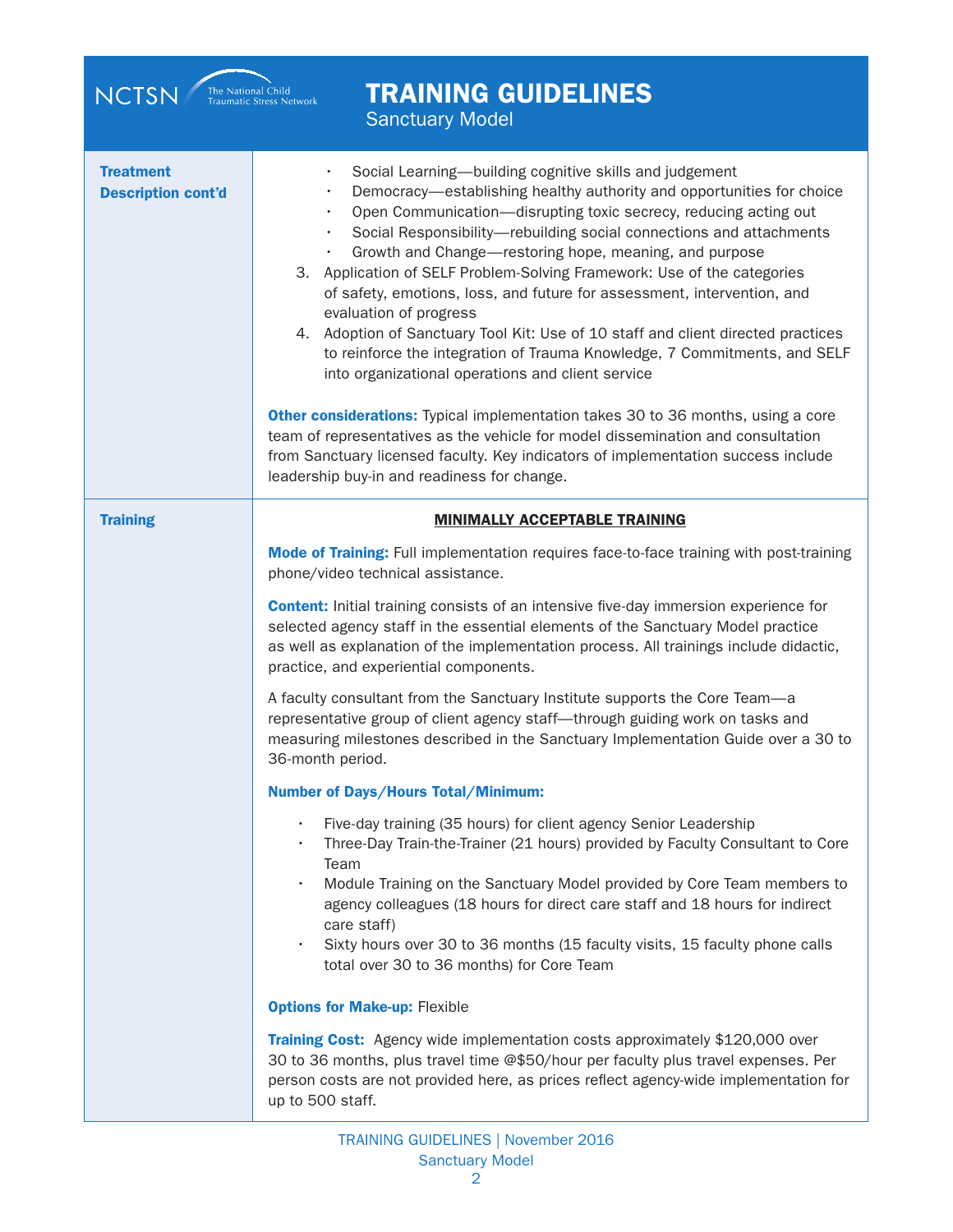| <b>TRAINING GUIDELINES</b><br>The National Child<br>Traumatic Stress Network<br><b>NCTSN</b><br><b>Sanctuary Model</b> |                                                                                                                                                                                                                                                                                                                                                               |  |
|------------------------------------------------------------------------------------------------------------------------|---------------------------------------------------------------------------------------------------------------------------------------------------------------------------------------------------------------------------------------------------------------------------------------------------------------------------------------------------------------|--|
| <b>Training cont'd</b>                                                                                                 | <b>MOST COMPREHENSIVE/HIGHEST RECOMMENDED TRAINING</b>                                                                                                                                                                                                                                                                                                        |  |
|                                                                                                                        | <b>Mode of Training: Same as above</b>                                                                                                                                                                                                                                                                                                                        |  |
|                                                                                                                        | <b>Content:</b> Same as above                                                                                                                                                                                                                                                                                                                                 |  |
|                                                                                                                        | Number of Days/Hours Total/Minimum: Based on the needs of the agency,<br>additional sessions of all activities can be scheduled to increase dosage.                                                                                                                                                                                                           |  |
|                                                                                                                        | <b>Options for Make-up: Flexible</b>                                                                                                                                                                                                                                                                                                                          |  |
|                                                                                                                        | <b>Training Cost:</b><br>Five-Day Training \$45,000<br>Three-Day Train the Trainer \$7,500<br>Each On-site Consult \$2,500<br>Each one-hour Phone Consult \$360                                                                                                                                                                                               |  |
|                                                                                                                        | <b>Training Contact Information:</b><br>Cate Montuoro<br>Director of Operations, Sanctuary Institute<br>CMontuoro@jdam.org<br>Phone: 914.965.3700 ext. 1120                                                                                                                                                                                                   |  |
| <b>Selection</b>                                                                                                       | Describe the typical trainees for this Treatment/Product: All staff                                                                                                                                                                                                                                                                                           |  |
|                                                                                                                        | <b>Minimum Education Level:</b> All levels-material is adapted through discussion and<br>breakout sessions to have practice applicability and accessibility to a varied audience.                                                                                                                                                                             |  |
|                                                                                                                        | Licensure/Certification: None                                                                                                                                                                                                                                                                                                                                 |  |
|                                                                                                                        | <b>Experience: None</b>                                                                                                                                                                                                                                                                                                                                       |  |
|                                                                                                                        | Match/Fit: Sanctuary is for agencies that provide services to children and adults<br>with histories of trauma. The model has been used successfully in psychiatric<br>hospitals; residential and juvenile justice settings; school and community-based<br>programs; and adult and family homeless, substance use recovery, and domestic<br>violence programs. |  |
| <b>Preparation for</b>                                                                                                 | <b>Clinician Readiness Assessment Available?</b> N/A                                                                                                                                                                                                                                                                                                          |  |
| <b>Training and</b><br><b>Implementation</b>                                                                           | <b>Agency Readiness Assessment Available?</b> There is an organizational readiness<br>assessment used for client agencies requesting this service that reviews factors<br>such as the level that trauma-theory is incorporated into clinical practice and the<br>alignment of organizational culture with trauma-informed philosophy and values.              |  |
|                                                                                                                        | <b>Typical Prerequisites for Training: None</b>                                                                                                                                                                                                                                                                                                               |  |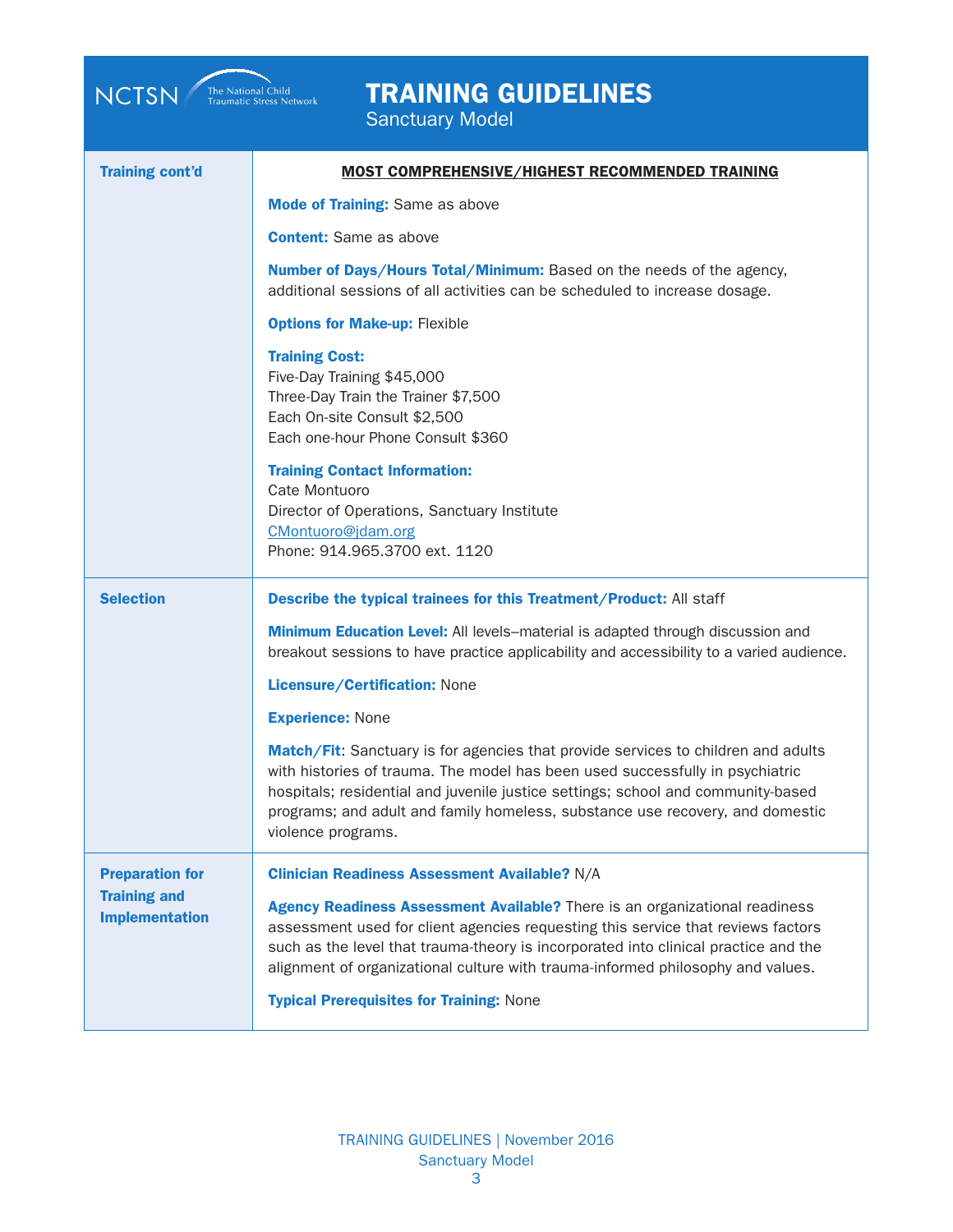| <b>TRAINING GUIDELINES</b><br><b>NCTSN</b><br>The National Child<br>Traumatic Stress Network<br><b>Sanctuary Model</b> |                                                                                                                                                                                                                                                                                                                                                                                                                                                                                                                                                                   |  |
|------------------------------------------------------------------------------------------------------------------------|-------------------------------------------------------------------------------------------------------------------------------------------------------------------------------------------------------------------------------------------------------------------------------------------------------------------------------------------------------------------------------------------------------------------------------------------------------------------------------------------------------------------------------------------------------------------|--|
| <b>Preparation for</b><br><b>Training and</b><br><b>Implementation</b><br>continued                                    | Pre-reading/Other: Implementation Guide, Direct care and Indirect care training<br>manuals, Psychoeducation curriculum, and Family Training manuals are provided to<br>agencies for use in implementation across the 30 to 36-month process.                                                                                                                                                                                                                                                                                                                      |  |
| <b>Consultation</b>                                                                                                    | Type/Mode/Ratio: One Sanctuary Faculty for every agency expected to meet with a<br>cross sectional team of up to 25 staff and leaders                                                                                                                                                                                                                                                                                                                                                                                                                             |  |
|                                                                                                                        | <b>Frequency:</b> Faculty consultation approximately once a month for 30 to 36 months                                                                                                                                                                                                                                                                                                                                                                                                                                                                             |  |
|                                                                                                                        | Participation: In-person and phone/video                                                                                                                                                                                                                                                                                                                                                                                                                                                                                                                          |  |
|                                                                                                                        | General/Expected Duration of Consultation: 30 to 36 months                                                                                                                                                                                                                                                                                                                                                                                                                                                                                                        |  |
|                                                                                                                        | Demonstrated Proficiency/Mastery/Competence: The Sanctuary Institute has<br>a formal peer review certification process. Two reviewers appraise fidelity in<br>both observable properties (i.e., safety plans are visible, community meetings<br>are documented in an agency) and more intangible properties (i.e., warmth of<br>interactions, compassion in responses to clients). The certification evaluation<br>effort is aimed at capturing both the process of implementing Sanctuary and the<br>successful application of the Sanctuary tools and concepts. |  |
|                                                                                                                        | <b>Other Parameters of Consultation: None</b>                                                                                                                                                                                                                                                                                                                                                                                                                                                                                                                     |  |
| <b>Case Completion</b>                                                                                                 | <b>Case Selection Criteria: N/A</b>                                                                                                                                                                                                                                                                                                                                                                                                                                                                                                                               |  |
| <b>Requirements</b>                                                                                                    | <b>Case Completion: N/A</b>                                                                                                                                                                                                                                                                                                                                                                                                                                                                                                                                       |  |
|                                                                                                                        | Fidelity: There are fidelity checklists to measure adherence to the Tools and also<br>Sanctuary Certification Standards that detail the manner and frequency of practice<br>of the Sanctuary Tools and Commitments.                                                                                                                                                                                                                                                                                                                                               |  |
|                                                                                                                        | Mode of Review (e.g., Video/Audio/Test): RLH content quizzes are available for<br>workshop modules. Reviews of fidelity are conducted as part of supervision or<br>consultation.                                                                                                                                                                                                                                                                                                                                                                                  |  |
| <b>Maintenance</b>                                                                                                     | <b>Booster:</b> Module Training—Training on the Sanctuary Model by trainers within the<br>agency delivered to colleagues-18 hours for direct care, 18 hours for indirect care<br>staff                                                                                                                                                                                                                                                                                                                                                                            |  |
|                                                                                                                        | <b>Advanced: N/A</b>                                                                                                                                                                                                                                                                                                                                                                                                                                                                                                                                              |  |
|                                                                                                                        | Maintenance Plan/Continuing Education: Faculty can provide additional trainings to<br>client agencies based on agency needs                                                                                                                                                                                                                                                                                                                                                                                                                                       |  |
| <b>To Supervise</b><br><b>Providers of</b><br>the Treatment/<br><b>Product</b>                                         | # of Cases Completed in Treatment/Product: Completion of Supervision and<br>Leadership Retreat delivered to managers, supervisors, and leaders as part of<br>agency implementation                                                                                                                                                                                                                                                                                                                                                                                |  |
|                                                                                                                        | # of Years Practiced: N/A                                                                                                                                                                                                                                                                                                                                                                                                                                                                                                                                         |  |